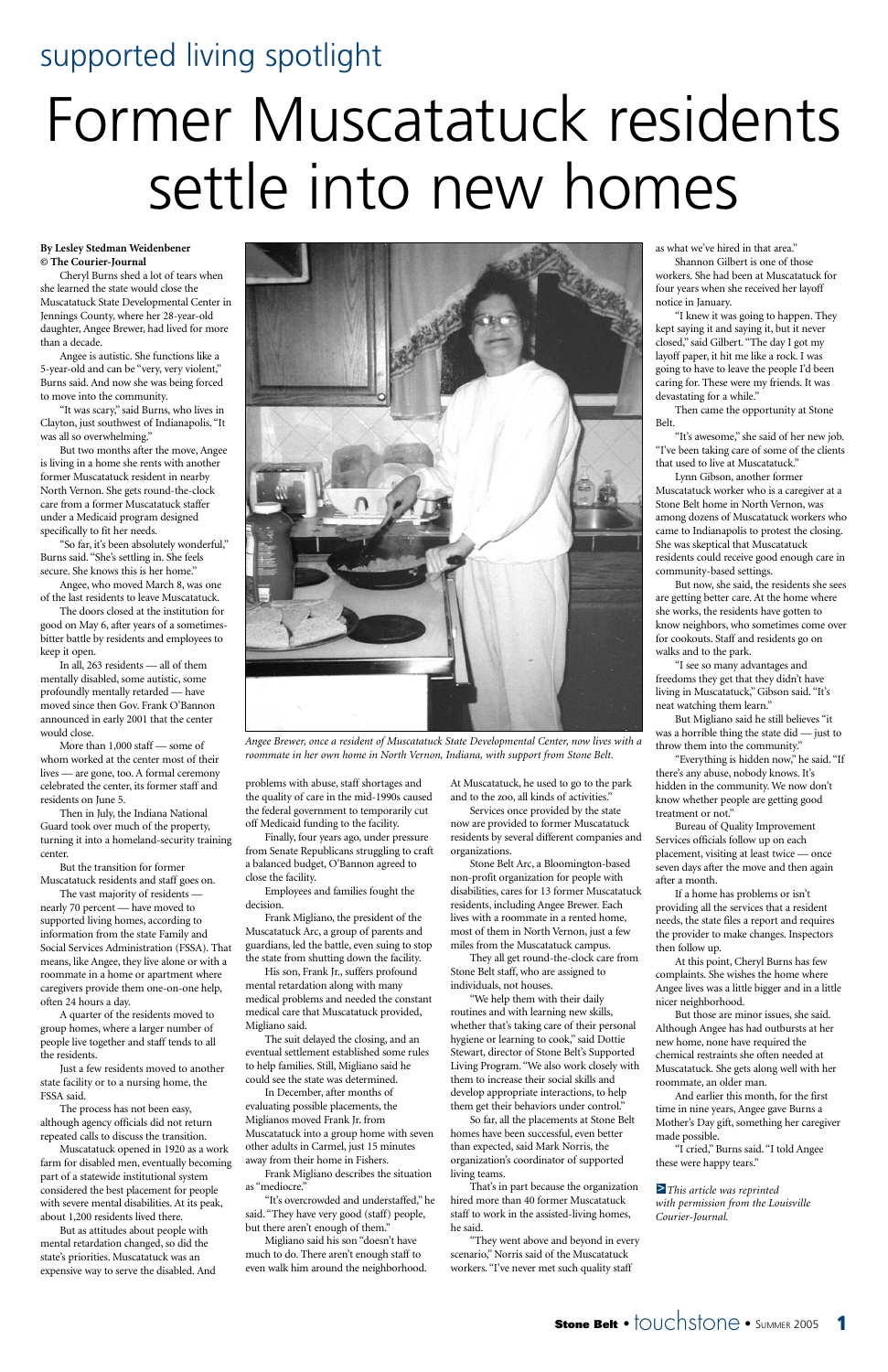Most people strive to make a difference in the world, but in many occupations it is difficult to know if your work is having an impact. However, I know that is not the case here at Stone Belt. While it may be hard to measure at times, it is easy to see the impact our services have on individuals and the community as a whole.

Each year we serve more than 500 families in our Healthy Families program, providing them with support and information on maximizing their child's development and handling the stresses of child-rearing in today's society. Nationally, the success rate in preventing child abuse through this program is 98%. We know that preventing child abuse also means preventing disabilities, as the two are strongly correlated.

This past year, we have increased the number of people served in our Supported Living Program by 31%. Ten of these individuals moved from Muscatatuck Developmental Center, which closed in June. Now they live in regular neighborhoods in the community. These



clients are out and about frequently doing their shopping, recreating and, for some of them, working or volunteering. Because of our growth, this program also developed to become its own department, separate from our group living program, which still endures as a positive home environment that facilitates friendships and personal growth.

Also in the past year, we created our Milestones, Clinical and Health Resources department which has grown tremendously.

We moved into our new Adams Street location, started our new psychiatrist, Dr. Mindy Weakley, and increased our capacity to serve persons with dual diagnoses – developmental disabilities and mental illness. The medical, behavioral, psychiatric and case management services provided by this program are critical to successful self-determination.

For more information contact Ann Dininger at 812-332-2168, ext. 247 or email adininge@stonebelt.org.

We also continued our reputation of successful community employment services and helped 27 people with disabilities find new careers in addition to the 120 who get ongoing supports to keep their jobs. The testimonials we heard from several of the employers at a recognition ceremony held in March illustrated the impact these employees have in their workplaces.

■ X-change is a group for family members and support providers of individuals with special needs of all ages. A safe environment to x-change experiences, resources and ideas. For more information contact Denise Brown at xchange@city.bloomington.in.us.

- Stone Belt 10th Street Main Conference Room
- Developing good work habits. Please bring \$5 for
- Subway snacks.
- For more information call Joyce Resler at

In Manufacturing Services, clients are learning new skills in producing our Arts & Craft items, such as Adirondack Furniture and tie-dyed shirts. We have also started making basket handles to supply retailers around the country. New this year has been the creation of a program called Career Advancement Services that provides

career development skills. This, combined with paid work assignment helps clients develop the skills, habits and attitudes that equal success in the workplace.

For more information call Kim Hodges at 812-829-3978, ext. 222 or email khodges@stonebelt.org.

There are many other ways that our programs and services have an impact. Among these are the professional growth of our staff, the diversification of the communities we serve, and the economic development that we provide. In exchange, we appreciate the opportunity to serve and the tremendous support we get from our consumers, families, donors and the communities where we are located.

Thanks for your support this past fiscal year and we look forward having even a greater impact than before.

Cheers,

J.li Sum

**Leslie Green** Chief Executive Officer

# from the CEO A whirlwind year of growth and success

# upcoming events

#### **September 13 Aktion Club Meeting**

4 to 5 p.m.

Mt. Gilead Church, 10th Street & Russell Road Aktion Club is a client-based club that offers members an opportunity to give back to the community. The group is sponsored by the Kiwanis Club.

#### **September 13 X-Change Club Meeting**

7 to 8:30 p.m.

Bloomington Adult Community Center second floor library at 349 S. Walnut Street

#### **September 15 Job Club Meeting** 4 to 5 p.m.

812-335-3507, ext. 229 or email jresler@stonebelt.org.

#### **September 22 Stone Belt of Lawrence County (LARC) Annual Meeting**

6:30 p.m.

Lawrence County Fairgrounds Enjoy a night of dinner and awards presentations. For more information call Kim Hodges at 812-829-3978, ext. 222 or email khodges@stonebelt.org.

#### **October 14 Stone Belt of Owen County (SOI) Fall Fling** 6 to 8 p.m.

Sweet Owen Industries (SOI) building Participate in a variety of carnival-type events. For more information call Kim Hodges at 812-829-3978, ext. 222 or email khodges@stonebelt.org.

#### **October 21, 22, 28, 29 Stone Belt Halloween Extravaganza**

7 p.m. to midnight Monroe County Fairgrounds Commercial West Building ■ Activities to include: Dimensions of Darkness Haunted Experience, "Extreme Magic" shows with Travis Simms, Trail of Fantasy Hayride, Costume

Contest, Horror Fashion Show and Carnival Games. For more information contact Jack Clark at 812-332-2168, ext. 256 or email jclark@stonebelt.org.

#### **November 5 Stone Belt of Owen County (SOI) Annual Meeting**

6 p.m.

Sweet Owen Industries (SOI) building Guests will enjoy a catered dinner and client and staff awards will be presented.

#### **MANAGEMENT TEAM**

Leslie Green: Chief Executive Officer Jack Clark: Director of Management Information Systems (MIS) Bitta DeWees: Director of Employment and Personal Resources (EPR) Vickie Fry: Director of Financial Services Maureen Gahan: Director of Milestones, Clinical & Health Resources Brad Galin: Director of Human Resources Kim Hodges: Director of Stone Belt of Owen County (SOI) and Stone Belt of Lawrence County (LARC) Larry Pejeau: Director of Sales and Marketing Dottie Stewart: Director of Supported Living Shirley Stumpner: Director of Infant & Child Developmental Services Tonya Vandivier: Director of Supervised Group Living

#### **2 Stone Belt** •  $\dagger$ OUChStone • SUMMER 2005

**SUMMER 2005 ISSUE 13**

Touchstone is published quarterly by: Stone Belt 2815 East 10th Street Bloomington, Indiana 47408 812.332.2168 www.stonebelt.org

Editor: Cheryl Paul Advertising: Stacey Ryner

Touchstone is distributed free of charge to families, friends, businesses and partners of Stone Belt.

#### **BOARD OF DIRECTORS**

President: Don Hossler Vice President: Ed Otting Secretary: Phil Meyer Treasurer: Charlotte Zietlow Past President: Henry Upper

#### **BOARD MEMBERS**

Stuart Mufson, Vicki Baker, Charlie Bradley, Dave Gregoire, Tim Hines, Don McGinnis, Patrick Robbins, Barbara Wilson, Cathi Canfield, Doug Giles

# touchstone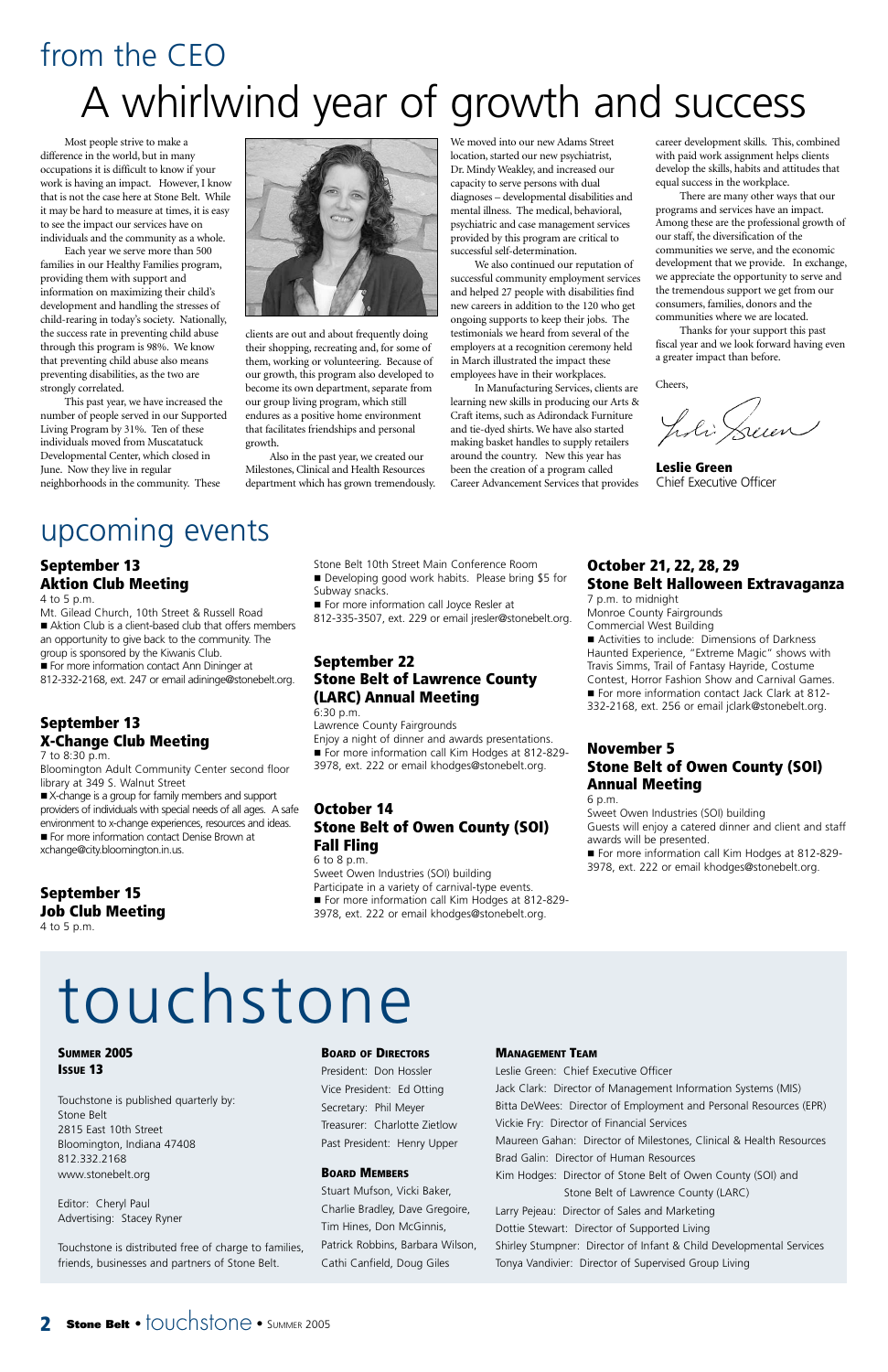# of note

#### **STONE BELT CFO ACCEPTS NEW POSITION**

In slightly less than three years, Dave Gootee made tremendous contributions to Stone Belt. Now, in a new position in the financial department of the Family and Social Services Administration (FSSA) with the State of Indiana, he is bound to make a positive impact on Hoosiers across the state.

May 31 was Dave's last day as Chief Financial Officer. During his tenure, he supervised financial operations as well as Management Information Systems (MIS), Manufacturing Services and Maintenance.

Dave started at Stone Belt in July 2002 after a brief retirement from Eli Lilly Pharmaceuticals. Stone Belt was a perfect fit for Dave to take his expertise and knowledge from this major corporation and apply it in the non-profit arena.

Upon starting, he immediately teamed up with fiscal manager, Vickie Fry to analyze Stone Belt's financial position and develop tools to communicate this information to the management team and board of directors. He also worked with Jack Clark and the MIS department to effectively utilize and develop Stone Belt's technology.



In addition to overseeing all of these operations, Dave also took part in many other projects including:

- Supervising the planning, building and financing of the 10th Street addition,
- Managing the purchase and major financing of the Adams Street building,
- Accomplishing various business deals to further Stone Belt's mission and financial strength, including the purchase and transition of Stone Belt Leather Works and Accents retail shop.

In addition to his many skills and accomplishments, Dave has been well-loved by many clients and staff. His open and friendly personality created effective working relationships. He could always be counted on for his humor and collegiality.

Stone Belt wishes Dave the best in his new position and hope to see him often.



#### **JOB CLUB HAS BUSY SUMMER**

Job Club kept busy at its May and June events.

On May 19 the group hosted new Assistant IU Women's Basketball Coach, Nadine Morgan to its meeting. Morgan talked to the group about teamwork and how to pull together on the job. This is something as a former basketball player and coach that she knows a lot about.

Morgan attended college at James Madison University in Virginia and is one of only two players in the school's history to score over 1,300 points. This year at IU she will be assisting new women's basketball coach Sharon Versyp.

About 20 clients attended the meeting and were very enthusiastic during Morgan's presentation, answering her questions and participating in her examples. At the end of the meeting Morgan handed out IU Women's Basketball programs to the group.

On June 16 the group held their annual summer picnic at the Lions Den Shelter in Upper Cascades Park. Club members were urged to invite their families or bring a friend to this event.

Attendees could mingle with friends and eat a variety of barbecue type food, snacks and drinks.

Job Club is a support group open to any individual who is currently employed or seeking employment in the community with Stone Belt Employment Services. Job Club meets the third Thursday of each month (except December). All events start at 4 p.m. in the Stone Belt 10th Street Main Conference Room. If you have any questions about the group, or if you would like to get involved call Joyce Resler at 812-335-3507, ext. 229 or email jresler@stonebelt.org.

#### **FSSA SECRETARY VISITS STONE BELT**

Family and Social Services Administration (FSSA) Secretary Mitch Roob visited Stone Belt on May 24. Roob was recently appointed to the post after Governor Mitch Daniels

started his term in January.

Roob spent the morning of his visit meeting with members from Stone Belt's management team. In the meeting Roob discussed his ideas on FSSA restructuring with the group.

After the meeting he ate

lunch with clients Kelly Tate, Terry Simpson and Andrew Miller. Kelly Tate's mom, Kathy Hudson also attended the lunch. Following lunch he left for the day.

Roob was formerly president of the Marion County Health and Hospital Corporation. He has said his first priority as FSSA Secretary is

revamping the state agency to address a budget deficit of more than \$17 million.

According to a statement released by the FSSA, the organization will focus on how to "succeed in revamping the [Medicaid] waiver program, implementing the Medicare prescription drug benefit and fundamentally reorganizing how the FSSA provides service."

"We must rebuild financial solvency in the FSSA," Roob said in a press release. "Common sense compassion balances the humanitarian efforts of this agency with the reality that we must live within our means."

To play a role in decisions about disabilityrelated programs and services, the disability community should stay informed and maintain open communication with elected representatives. Contact your local and state representatives to let them know your opinions on policies; this will lay the groundwork to help make a difference at the state level.

#### **STONE BELT OF OWEN COUNTY (SOI) HOLDS ANNUAL CARNIVAL**

Stone Belt of Owen County (SOI) held its annual carnival Saturday, May 28 at the Owen County Fairgrounds. Event attendees participated in a number of carnivaltype games including sucker-pull, nickel toss, basketball toss and paint ball. There was also a raffle where tickets were sold to win a handful of prizes including a 27" flat screen TV that was donated by Insurance Services in Spencer. Other items available were a table lamp, coca-cola clock and a six-month subscription to the Spencer Evening World.

SOI made a profit of about \$1,100 from the event. This money will go to the Consumer Council to help the group fund events throughout the year.

Event Coordinator and Director of Stone Belt of Owen County Kim Hodges was pleased with the event's turnout.

"Once again we are lucky to have a lot participation from area businesses and residents. Without their help this event wouldn't be the success that it is today," said Hodges.



#### **Stone Belt To Offer Family Training Seminars**

The School Age Task Force, a Stone Belt committee, has been meeting for over a year to identify the unmet needs of school age children with special needs and their families. The committee has been researching what programs currently exist for children, what families want, where there are gaps in services, and what Stone Belt's role should be in filling the gaps.

The committee, chaired by Shirley Stumpner, Director of Infant and Child Developmental Services (ICDS), has representatives from a variety of Stone Belt programs to assure a multi-departmental approach to service provision. The goal of the School Age Task Force is to provide information, resources and services to families of



school age children that have special needs.

Team members looked for a way to continue to serve families during the school years and meet their needs despite a lack of funding. One way to do this is to offer families educational opportunities utilizing the expertise of current staff and collaborating with other community members.

"We lose children during their school years," said Director of Employment and Personal Resources (EPR) Bitta Dewees. "We provide services in ICDS and then these children go to school and we might provide services when they are adults. Right now we want to find a way to stay connected to them during school years."

The Family Training Seminars will be hosted by Stone Belt's ICDS and Milestones, Clinical and Health Resources programs, as well as other outside organizations.

Upcoming seminars include Dealing with Challenging Behaviors, Article 7: Introduction to Indiana Law on Special Education, Introduction to Autism and the Planning for the Future Series.

For a calendar of workshops or more information log on to www.Monroecountykidscount.org.

#### **JOURNEY OF HOPE VISITS STONE BELT**

The Journey of Hope Trans America cycling team visited Stone Belt 10th Street on July 27 as part of their crosscountry cycling trip from Oregon to Washington, D.C. The trip's purpose is to raise funds and awareness for people with disabilities.

This summer marks the 18th anniversary of Journey of Hope, an awareness event organized by the nonprofit organization Push America, the national outreach project of Pi Kappa Phi Fraternity. The organization's mission is to build leaders of tomorrow by serving people with disabilities today.

The Trans America team is is one of three Journey of Hope teams on this 70-day trip covering over 4,000 miles. During the course of the trip the team will make 71 stops across the country.

During the team's visit, they presented a grant to Stone Belt for \$750 that will provide funds for Stone Belt's consumers to participate in events at the local YMCA.

During the visit, the 24-man team joined consumers at Stone Belt's annual Fun Day — which featured live music by Stone Belt staff and clients, carnival-style games, a presentation by Wildcare (a local agency that does wildlife rehabilitation) and a lunch prepared by the members of Kappa Kappa Sigma.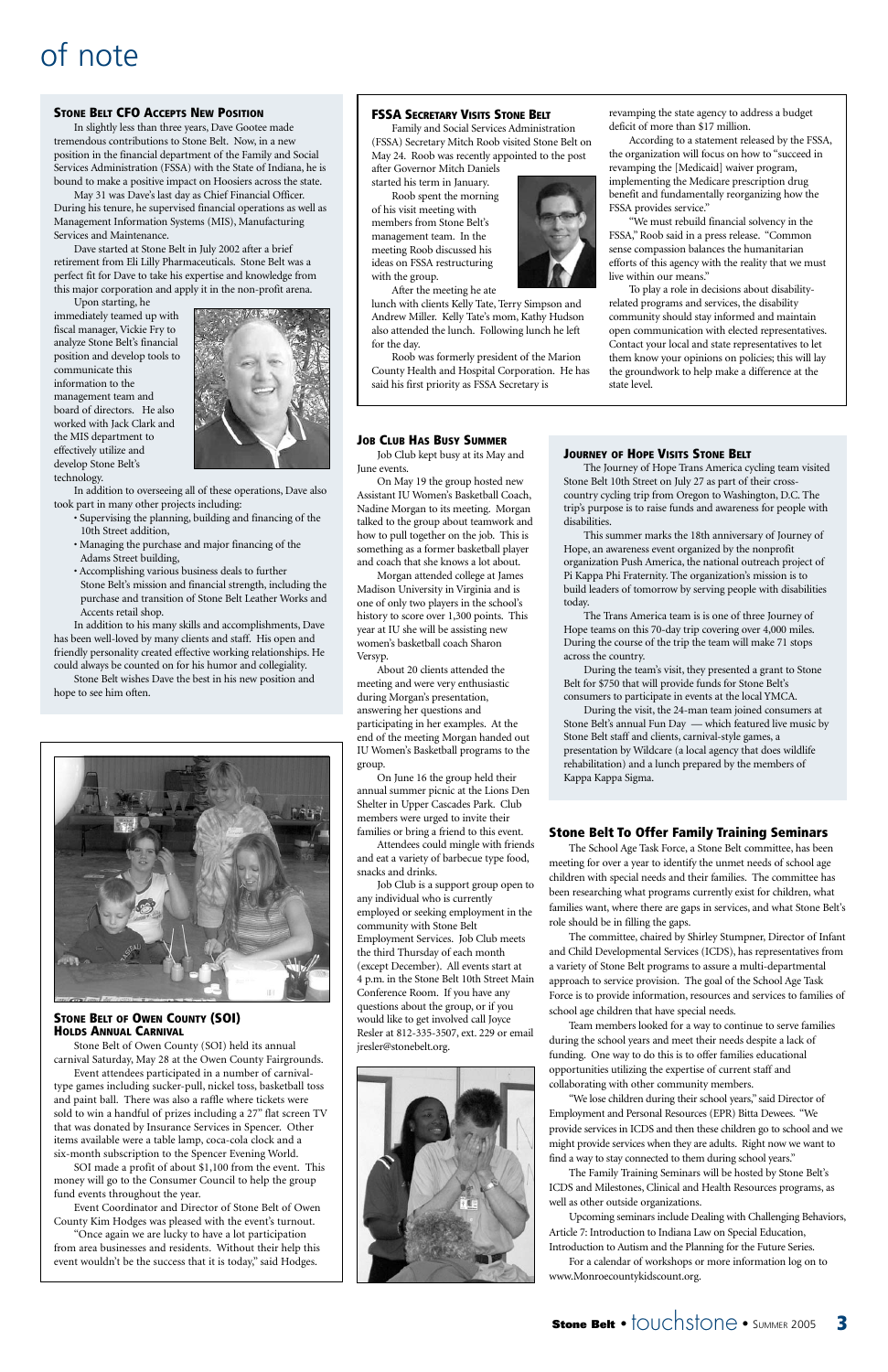Ed and Mary Lou Otting are just your typical parents. When I met them they had driven from their home in Indianapolis to Bloomington to take their daughter Angela to dinner for her birthday.

Also, like any parent, they want to make sure their daughter has a comfortable home. This is one of the reasons why they made a donation to Stone Belt for improvements to Angela's residence, Miller House group home.

Miller House recently received a new covered front porch, front door and landscaped garden as a result of the Otting's generosity. The project took the month of June to complete.

It all started during one of Mary Lou's visits to the house. "I thought the house could use a new front door. The old door had a very high peephole and residents couldn't see who was at the door."

This small suggestion eventually grew into a bigger project. First there was talk of adding a sunroom, in addition to the door, then just an awning. Mary Lou became aware after speaking with Miller House Manager Kay Westfall that during rain and snow it was a problem for residents to get from the car to the house because there was no covered entrance.

Mary Lou wanted to come up with a solution that would best incorporate the current design of the home with the practicality that the addition required.

She gave control of the project to Westfall. "I felt Kay knew what Miller House needed the best. I turned my ideas over to her and she helped make it all happen."

First Westfall consulted with general contractor Dave Beach. Beach had worked on Miller House before, completing a back/side deck for the home. He came up with the idea of creating a covered front porch. This would keep with the style of the home and provide much needed shelter around the door for residents in times of rain and snow.

Westfall thought this was the perfect solution. She continued to coordinate construction with Beach and help from Stone Belt Maintenance Coordinator Jeff

Harp. Throughout the project she also consulted with Mary Lou to keep her apprised of any developments.

As the project grew from a simple front door to a covered front porch, Mary Lou also suggested that it would be a nice touch to have some landscaping done as well to complete the look. It was this part of the project that Westfall was most excited about working on.

She hired Abel's Nursery to assist with the project. She worked with them and chose a small fish pond with a fountain as well as several small garden decorations and a variety of plants.

"One thing I added to the garden especially for Mary Lou was some peony bushes. She loves peonies," said Westfall.

The Ottings saw the completed construction at the end of June. "We are so pleased with the finished project. It doesn't look like an addition at all. The construction blends into the home," said Mary Lou.

Most importantly, Miller House's residents love their new porch and garden. Richard Laraway likes to sit on a stone bench in the garden after dinner and listen to the fountain. Marcella Eller helps water the plants at night. Sandy Gaskins was so excited she called her friends to tell them to come over and see the results.

Ed Otting perhaps put the project in perspective best when he said, "We just saw a need and filled it. The home is the center of our lives. All we do radiates from there."

Ed Otting is the Vice President of Stone Belt's board of directors. Both he and Mary Lou have been involved with Stone Belt for over 10 years. Their daughter Angela lives in Miller House. This is their second large donation to Stone Belt's group homes. They also sponsored the Otting Match from 2001-2003 which matched all funds donated to group homes during that period. These funds were used for improvements to group homes.

*Stone Belt's group homes are always in* > *need of donations. If you would like to help contact Director of Supervised Group Living (SGL) Tonya Vandivier at 812-332-2168, ext. 223 or email tvandivi@stonbelt.org.*

## donor spotlight

# Donors renovate home, hearts



*This is a picture of Miller House before the construction. There was no covered front porch and little landscaping at the front of the home. One of the reasons the porch was created was to give residents protection from the outside elements upon entering and leaving the home. Miller House opened September 11, 1987. It has seven co-ed residents.*



*Miller House residents and staff stand in front of the finished porch with Ed and Mary Lou Otting. Top L/R: Mary Lou Otting, Angela Otting, Ed Otting, Rocky Freeman, Bill Marsh, House Manager Kay Westfall, Richard Laraway, Brad Gifford, Martha Hines. Bottom L/R: Sandy Gaskins, Marcella Eller.*

*"We just saw a need and filled it. The home is the center of our lives. All we do radiates from there." — Ed Otting*

# volunteer hero Stone Belt, IU partner through ACE program

#### Sarah Cohen loves volunteering at Stone Belt.

"I have a favorite client that has the ability to make my day great," she said. "No matter what kind of mood I'm in when arrive, by the time I leave, I'm smiling."

Sarah volunteers at Stone Belt through Indiana University's Advocates for Community Engagement (ACE) program. ACEs are IU undergraduates with a record of involvement in community service, service-learning and leadership. Participants serve as liaisons between IU service-learning courses and community based organizations, like Stone Belt.

Stone Belt has been participating in the ACE program since August 2003.

"The ACE program has revitalized the presence of volunteers at Stone Belt. I think many of our clients enjoy seeing fresh faces," said Kristin Manno, Stone Belt's ACE supervisor.

Sarah got involved with ACE in the Spring of 2004 when she took a service-learning class. She was assigned to Stone Belt because of her previous experience in working with persons with disabilities.

At Stone Belt, Sarah coordinates IU students who want to volunteer at the agency. Each semester Stone Belt usually has about 10 volunteers. Sarah orients and trains IU service-learners and volunteers, schedules service-learners and volunteers, consults with faculty and non-profit staff to develop appropriate service-learning experiences, and presents service-learning information to classes and organizations on campus.

2005 will be Sarah's second year working with Stone Belt. "This year I would like to incorporate service learners in more fitting fields within the organization. "For example, we are trying to

set-up some education majors to volunteer in the CAS program. By doing this, students will benefit from "doing" as they learn," she said.

In return for her time Sarah is paid by the IU Office of Community Outreach and Partnerships in Service Learning (COPSL). This upcoming year she will also receive class credit in American Humanics for her work.

"The most successful part of the ACE program is all the volunteer work that results from our service learners. So many hours are put in every semester by all of IU's service learners and those hours are priceless," she said.

Stone Belt couldn't agree more. "We are grateful to have Sarah's experience," said Manno. "She does a wonderful job giving prospective volunteers and service learners a realistic idea of what they will do here and what the level of commitment is."



*Sarah Cohen is Stone Belt's ACE representative. She hails from Lexington, Mississippi and is a Junior at IU majoring in Jewish Studies and Sociology.*

#### **4 Stone Belt •** touchstone • SUMMER 2005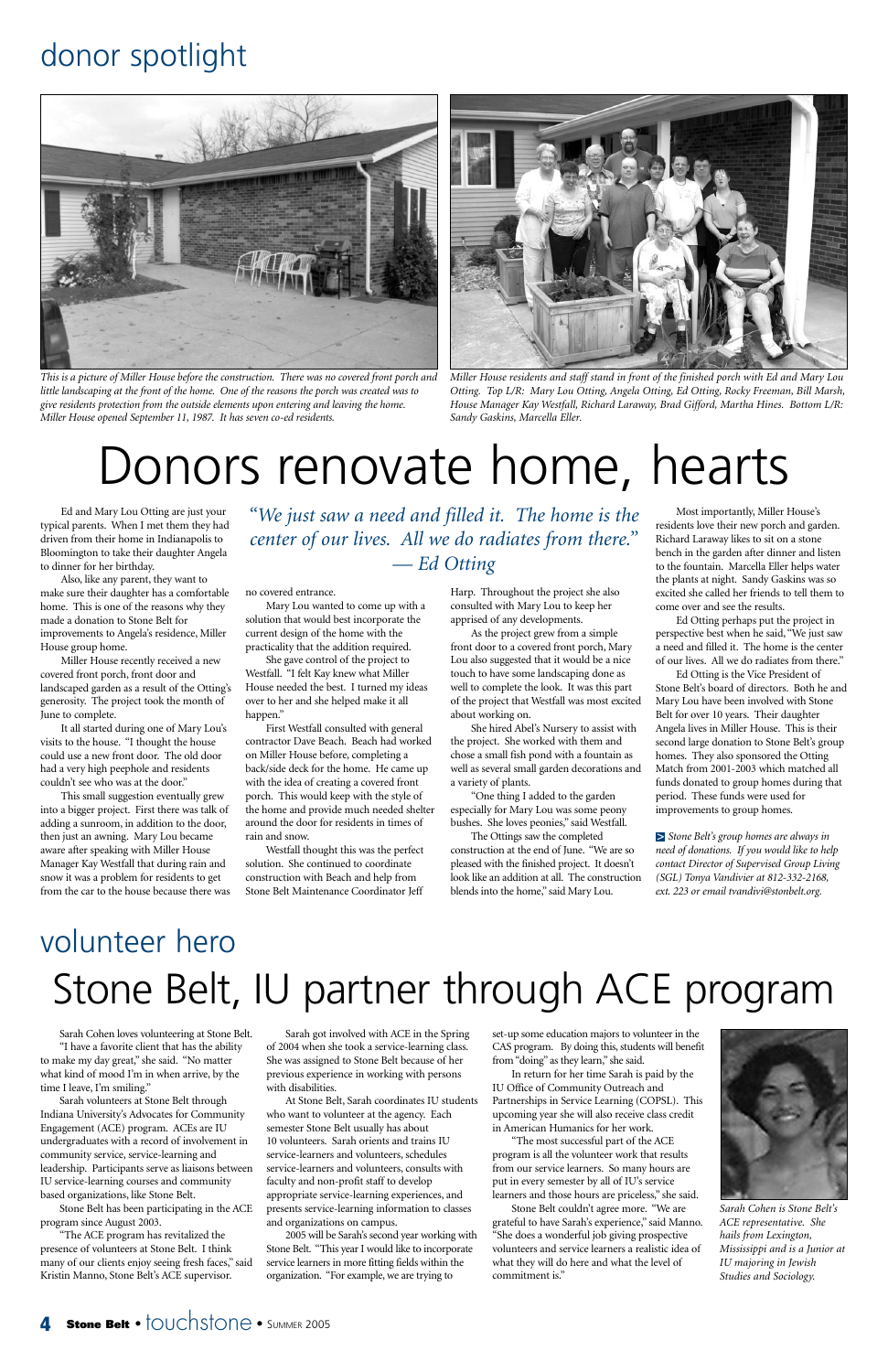Stone Belt 10th Street is nearing its final phase of construction with the recent start of the Safety Project.

The Safety Project will feature a new circle driveway at the North side of the building. The project will also include new facades for the side cafeteria and warehouse walls (see picture at right).

The project became known as the safety project because it will make client drop off and pick up more secure.

"Traffic was so dangerous in and out of that area at the beginning and end of the day," said Stone Belt Human Resources Director Brad Galin who is spearheading the project. "This project is two-fold to solve these safety concerns. It will create a one way traffic flow which will allow for a safer and larger drop off point than we currently have. It will also feature a larger covered area for clients' protection in times of rain and snow," said Galin.

Galin recently became responsible for Stone Belt's operations and facilities. This includes overseeing any new construction

or space acquisitions for the agency. The \$300,000 project is being

partially funded by a \$120,000 City of Bloomington HAND (Housing and Neighborhood Development) grant. The remainder of the funds will come out of Stone Belt's capital budget.

Planning for the project started in March when architecture firm Tabor, Bruce and Puzzello put plans together. Construction is expected to take about three months. Strauser Construction will be completing the job.

There will be some short-term

difficulties to building visitors during construction. The side parking lot will be cut off for the entire construction period and no one will be able to drive around the building.

"These minor inconveniences are worth their trouble because the project will eventually lead to a safer and more convenient entrance," said Galin.

*For more information about the Safety* > *Project contact Human Resources Director Brad Galin at 812-332-2168, ext. 274 or email bgalin@stonebelt.org.*

#### **By Larry Pejeau Sales and Marketing Director**

Stone Belt Art & Craft is in the middle of its second season of business and current products, including the Adirondack furniture line, are selling very well.

The 10th Street wood shop is busy assembling products every day under the watchful eye of staff members Chama Henry and Fred Hunter with many clients working to help meet demand.

As business capacity and expertise has grown, so have many new opportunities. Stone Belt Art & Craft has taken on two new and exciting projects that have provided more opportunities for



clients to get involved in wood working.

The first opportunity is a contract with local business, Bella Bella Arts, to assemble square and rectangular serving trays. These trays are constructed out of poplar wood and demand a high degree of craftsmanship and the use of sophisticated power tools to complete.

The initial order was for 100 trays. Once completed, the base of the tray will feature Bella Bella Arts' distinctive hand cut paper patterns in rich, saturated colors, protected by a thick glossy resin finish. These serving trays are sold at fine art galleries and stores throughout the United States.

The second new opportunity for Stone Belt clients in our Art & Craft division is the purchase of another small craft business from local artisan Rick

Knapp. This business will manufacture a line of basket handles to be sold to individual basket weavers as well as larger supply houses and craft schools.

Rick will offer his expertise to help develop a line of decorative wire handles and traditional bent "D" handles in 10 different sizes. The wire handles are woven into baskets as decorative items and come in many shapes including hearts, angels, cats and more traditional utilitarian bean pot handles made with twisted wire with wooden grips.

These handles are formed by hand on custom made jigs out of different gauge coated wire. The bent "D" handles are formed by steaming and bending 7/8" by

1/8" oak strips into the traditional "D" shape and then final assembly and sanding after the handles dry.

Interestingly, one of the hottest new trends in this marketplace is the introduction of leather basket handles. Stone Belt Leather Works has already designed and completed leather basket handles and leather grips to be added to the bent "D" handles for our catalog.

Stone Belt's marketing staff has completed a catalog of the basket handles and production for delivery of orders started in early July. Stone Belt's manufacturing staff has high hopes that this niche business will provide new work

opportunities for clients as well as independent revenue for the agency. This product line will be made at both our 10th Street and Stone Belt of Lawrence County (LARC) locations.

Stone Belt's Art & Craft items can be seen and purchased in Bloomington at Elements (2901 East Covenanter Drive), Burnham Woods Gardens (6775 North Hudoff Road) as well as every Saturday morning at the Bloomington Farmer's Market. Art & Craft's line of bird feeders and houses can be purchased at Wild Birds Unlimited Stores.

*For more information about Stone Belt's* >*Art & Craft items contact Sales & Marketing Director Larry Pejeau at 332-2168, ext. 279 or email lpejeau@stonebelt.org.*



**Stone Belt** •  $\dagger$ OUC**hStone** • SUMMER 2005 **5** 

### expansion update

#### **By Jeremy Toschlog Stone Belt Behavior Analyst**

Upon Jonathan Hossler's admission to Stone Belt, expectations were unknown. Not only was Jonathan transferring from a previous placement which was unable to meet his needs, he was also seeking placement at an adult group home although he was only 17 years of age.

Jonathan was admitted to Bridgwaters group home in February 2003 after receiving a waiver from the State of Indiana to move into an adult group home. No one would have guessed the progress that Jonathan would make in such a short amount of time.

Jonathan continues to attend Bloomington North High School and is on track to receive his certificate of completion in October. Despite previous difficulties while in school, Jonathan has progressed to a point where he is able to be successful in a volunteer job. He participates in a program called "Hand in Hand" in which he collects food to be donated to the needy. This program has grown so large that additional volunteers will soon be needed to keep up with the high demand.

Progress has not only been seen at school, but it also has been observed at home. Physical aggression, once seen as a major barrier, has decreased dramatically since Jonathan moved into Bridgwaters. This improvement in behavior has taken place despite significant medication decreases. In addition, Jonathan has displayed progress in the areas of learning new functional skills, tolerating times of transition, and the ability to handle social stressors which were once considered overwhelming.

It is now known that Jonathan will rise to the challenge of future endeavors that may come his way.

Bridgwaters House Manager, Wade Snider, put it best when he said, "Because of the decrease in outbursts, Jonathan seems much happier. People often say of individual clients that when they know their boundaries and are kept firmly within them, they are happier. That seems to be truer with Jonathan than with any other person I have ever worked with. His family now dares to hope for better times and more success with things before thought to be unthinkable. He is an excellent learner and has a genuine desire to improve. A lot of the credit (for Jonathan's progress) belongs to him."

# client spotlight

# Jonathan Hossler grows up

# manufacturing update Trays, basket handles among new products

*Stone Belt Art & Craft has several new opportunities in its wood business including creating rectangular serving trays for Bella Bella Arts (above) and basket handles (below).*

# 10th St. to get new circle driveway

#### before side facade



#### after side facade

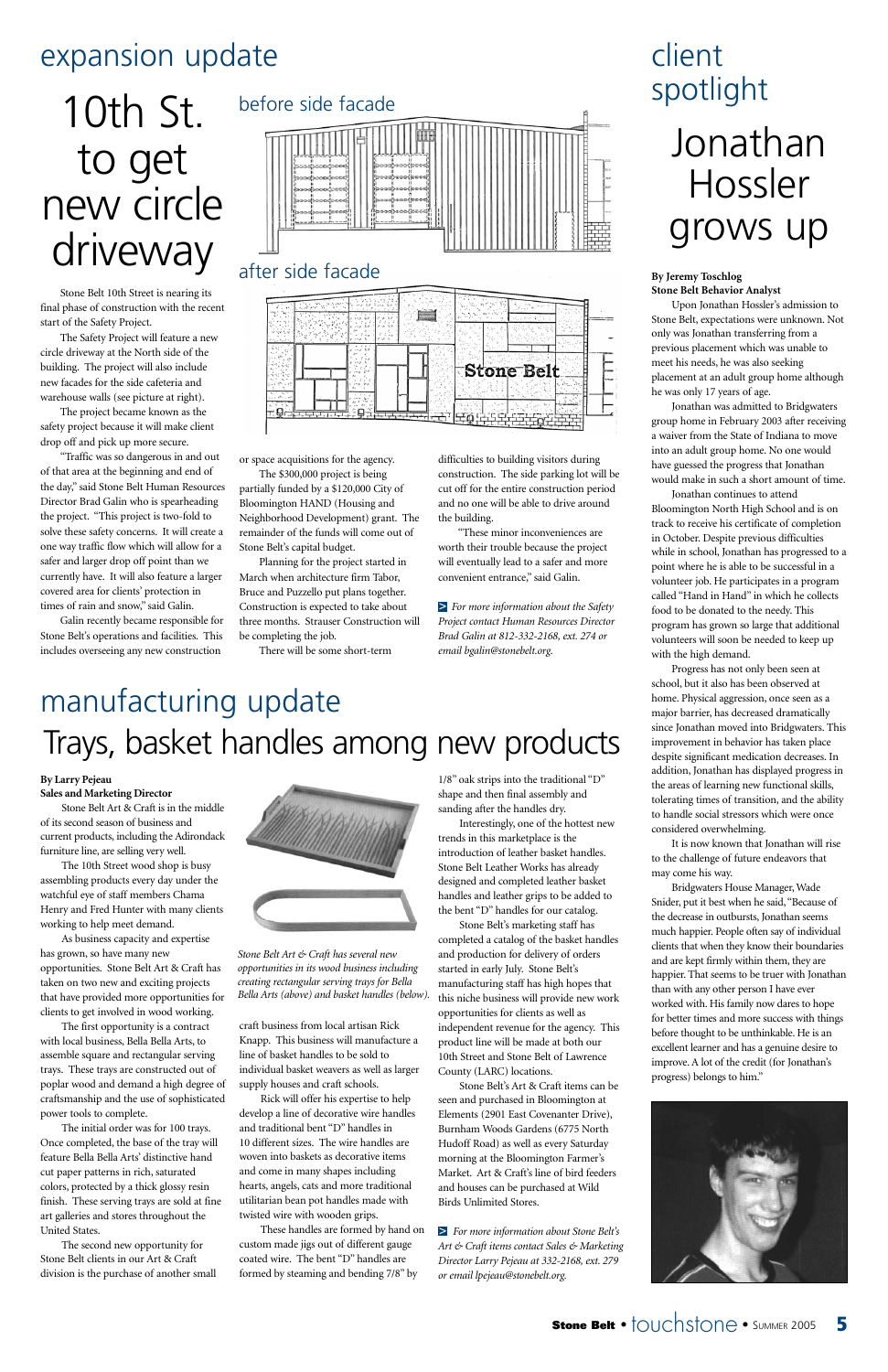# staff spotlight

Even after 25 years Social Worker Marcella Padgett can still remember her job interview at Stone Belt.

"I met with Mrs. Joan Burton (then Executive Director) for the interview and then with Stone Belt's first Social Worker, Mrs. Singh to discuss the job. One of her tasks that day was to take several clients on a Stone Belt bus to Jiffy Treat so they could try out their new dentures. I was invited and expected to go along," said Padgett. "It was a good outing; however, I was definitely unprepared to be on a bus with developmentally disabled clients traveling through Bloomington. I quickly adjusted."

Since that interview Padgett has been continuously employed by Stone Belt as a Social Worker for 25 years. She celebrated her silver anniversary on May 19.

25 years ago Stone Belt was a vastly different place from what it is today. It was a public school and workshop. There was also a pre-school for children ages 1-3 years old. There were no community employment services and all the adult clients worked in the workshop or were in classes. One of the most obvious changes over the years is the way clients are transported around town. Back then a large yellow bus with "Stone Belt Council for Retarded Citizens" painted on the side was often used.

Padgett remembers these days fondly, but is proud of the agency's growth through the years. She feels one of the biggest changes over this time has been in clients employment, "With the first few jobs, I have watched clients increase their self-confidence and really feel part of the community."

Perhaps one of the most positive changes over the past 25 years is the treatment of clients in the community. "I think we see them more as adult

learners now. Since we have community employment and clients are more integrated into the community setting, they also see themselves as more mature," said Padgett.

Stone Belt currently employs three Social Workers. They work with clients in a problem-solving relationship to help the client cope with challenges they face. A social worker is trained to look at every area of functioning and environmental issues then to work with the client to achieve a desired outcome.

Not only has Stone Belt changed over the past 25 years, but Social Work as a profession has evolved as well. Padgett said today social work focuses more on the social worker as a therapist.

"While we continue to provide more concrete services, we are often seen as counselors or therapists. Our role is better understood by the community and the old stigma of being a 'welfare worker' has decreased," she said.

Padgett works at Stone Belt's newly formed Milestones, Clinical and Health Resources division. After over 24 years of going to work every day at Stone Belt's 10th Street location, she now drives to Milestones' new offices on South Adams Street. She likes her new office, but has had to adjust to a quieter environment and less daily and direct contact with clients and staff from other programs.

Padgett said most of her day is filled with counseling and therapy sessions, paperwork, consultations and team meetings. Since Milestones' inception she has taken on more outpatient counseling and clinical work.

Social Work wasn't a first career choice for Padgett. As a child she wanted to be a secretary, then a nurse, then a psychiatrist. She eventually became

interested in social work during her senior year of high school after volunteering. Padgett took this interest with her to college at Indiana University where she completed her bachelor and masters degrees in Social Work.

"Through my volunteer work I began to see the need that was out there. I enjoyed working with people and became interested in their emotional health and how it impacted their daily lives," said Padgett. "Since social work looks at all areas of life that affects us, it seemed to be an appropriate career choice for me. I had always been interested in what makes us feel and act the way we do."

When Padgett first applied for work at Stone Belt she knew from Mrs. Singh, Stone Belt's first social worker and one of her professors that Stone Belt served people with disabilities, however she did not know what this entailed. Over the years she has learned that her work satisfaction has far exceeded her workload.

"One of the first things I learned at Stone Belt was how supportive the clients are of each other during times of illness, emotional pain or loss. I was and am still touched by their compassion for each other," said Padgett.

Stone Belt as an agency is still evolving and getting ready for its next 25 years of service. Marcella is pleased that the agency's vision has expanded and that it is better able to serve the whole person.

In her spare time Padgett keeps busy teaching classes at Indiana University's School of Social Work. She also enjoys playing the guitar, fishing and gardening.

Marcella summed up Stone Belt's mission when she said, "Professionally, my greatest life opportunity has been to witness the change and growth in people and in some small way to be a part of the process."

We at Stone Belt honor and thank Marcella for her commitment to Stone Belt clients over 25 years of service.

# Social Worker celebrates 25th anniversary



*Stone Belt Social Worker Marcella Padgett with client Ron Sipes. Marcella has worked with Ron the entire 25 years of her career at Stone Belt, the longest she has worked with any client.*



*Marcella sits at her desk in 1980 when she started working at Stone Belt. She cites one of the biggest changes over the years is the growth in clients employed in the community.*

# program spotlight Retirement program debuts in Bedford

programs. Some of our youngest clients participate in Infant and Child Developmental Services (ICDS) programming while some of our oldest clients participate in Manufacturing Services and Day Programming.

However, up until recently there wasn't a specific program option available for aging clients. This is one of the reasons while Stone Belt decided to start a Retirement Program. This new program is debuting at Stone Belt of Lawrence County (LARC) and the agency hopes to gradually expand services into other areas.

The LARC Retirement Program is offered as a programming alternative for individuals that are 55 years of age or older and/or to clients who require a more relaxed, lower level of daily activity. The program's goal is to provide appropriate, quality programming for Stone Belt seniors.

The program began April 1 and runs out of the Steven Avenue site in Bedford. Currently about 15 clients participate.

"I believe it is a more relaxing atmosphere, being in a

on Vocational School Road where the noise level is very high," said Katie Cunningham, Team Leader for Employment and Retirement Services.

Activities in the Retirement Program don't differ much from what many other retired seniors spend their time doing. A typical day starts with clients socializing and enjoying coffee. After this comes Current Events and Health and Safety classes followed by lunch. In the afternoon clients might listen to a guest speaker, karaoke or play bingo. Some days there also might be a community outing. For the remainder of the day each client can choose their own activity like putting together a puzzle, painting, watching a movie or gardening outside.

Program staff spend a lot of time choosing activities they think clients will find interesting. Carrie Elkin, Employment Support Consultant, has spent hours making contacts with outside groups to give guest lectures. Some speakers have included representatives from the Red Cross, Lawrence County Library, Lawrence County Soil and Water Department. Several of these speakers come on a monthly basis and bring materials to share with the group.

Cunningham thinks the program brings an important new option to Stone Belt's offerings, "I believe the program's slower pace activities will also encourage clients to participate in activities more geared toward their age."

One of the group's favorite activities is planning cookouts. Another popular pastime is anything where they get to visit the community, like shopping trips to Wal-Mart and the Dollar Store.

Cunningham praises her team for much of the program's early success, "I love working with the clients and staff. There is not one day that is like the next. My team works very well together and that is what this program is all about, teamwork and helping each other."

Some future goals for the program include increasing programming and client participation. One idea is to hold an open house to let the community know about this new program and what it offers.

#### **6 Stone Belt** •  $\overline{1}$ OUC**hStone •** SUMMER 2005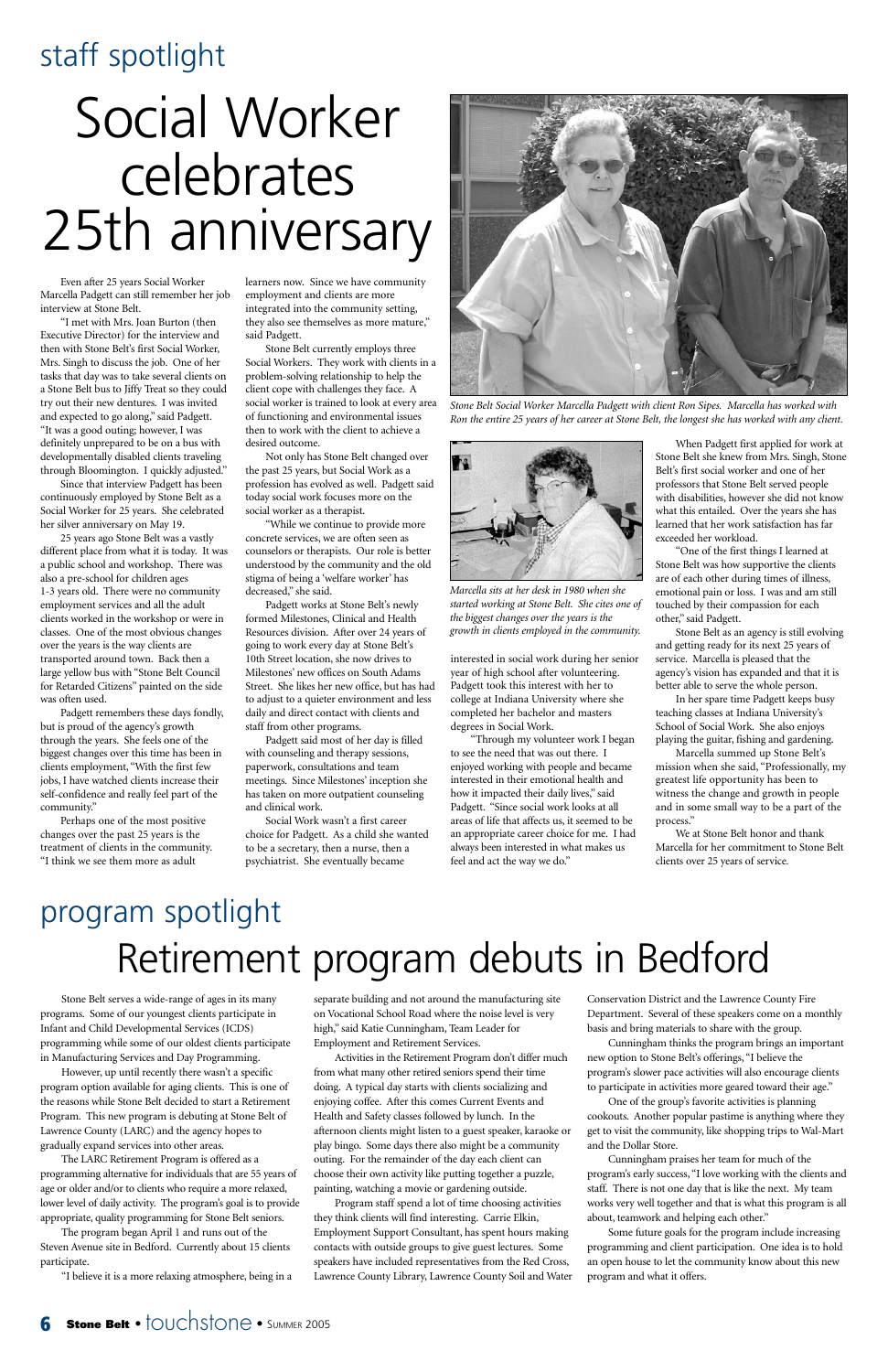

A group of 12 teenagers who recently graduated from high school will spend their summer at Stone Belt learning about what it takes to be an employee in Stone Belt's new BOOST training program.

For many this is their first job. It will give them an idea about getting to work on time, working a full eight hour day and learning about the responsibilities that come with adulthood.



BOOST is a training and employment program offered by Stone Belt for new high school graduates – both workbound and college-bound – who want a position helping people with disabilities. This 10-week program is designed to provide young graduates with not only the training that Stone Belt offers all new employees, but with additional training to "boost" their knowledge of Stone Belt, developmental disabilities, essential on-the-job skills and general good work habits.

Kristi McCann, Stone Belt Manager of Professional Development, feels BOOST is a great option for graduating seniors, "They are given the opportunity to get a position which pays well and gives excellent work experience and training. We also emphasize what a value it is to work in this field as a career."

The program is structured into weeks of in-class and on-the-job training. Weeks 1 and 2 consist of training

classes such as Developmental Disabilities Awareness, Sign Language and CPR. Weeks 3 and 4 consist of shadowing in the residential, day and children's programs. The last day of week 4 ends with a Celebrating Success Party. During the final 6 weeks of the program participants work in Stone Belt's residential or day programs.

# program spotlight BOOST summer training program kicks off

Following their 10-week training course, BOOST

participants can apply for any position in Stone Belt and are seen as an internal applicant. If they are chosen for a position they can start right away without completing any additional training.

To enter the BOOST program participants filled out an employment application and completed an interview with a Stone Belt staff member. McCann said interviewers were looking for certain attributes in applicants.

"We wanted participants who see an opportunity right in front of them and who feel a difference can be made through what they know or learn. Experience in this field wasn't a top priority," said McCann.

One of the goals of the program is to give participants training that will develop into skills that help employees within Stone Belt and outside the organization. For BOOST participants, future employment opportunities are limitless.

"In the future we plan on offering advanced levels of BOOST to allow students to earn tuition reimbursement for college-level courses," said McCann. "Until then this is just the beginning and we hope others can see the real value in these quality employees we are trying to target."

*For more information about BOOST contact Kristi McCann at* > *812-332-2168, ext. 240 or email kmccann@stonebelt.org.*

## upcoming event

# Stone Belt to host Halloween Extravaganza

Halloween has been a big part of MIS Director Jack Clark's life since he was a young boy. Over the years his love of the holiday has become a passion and this year he is capitalizing on his passion by coordinating Stone Belt's Halloween Extravaganza, a fund-raising event.

Clark said his love of Halloween started around the age of four when he watched Indiana TV personality Sammy Terry. Terry would show "B" horror films on Friday and Saturday nights. These movies spurred Clark's interest in horror and Halloween. Today he owns over 100 horror movies.

Stone Belt has hosted an agency-wide Halloween celebration for the past three years. Before this the agency did things like passing out candy, decorating and dressing in costume. Three years ago, then CFO Dave Gootee thought the holiday should become an agency-wide celebration. Gootee, knowing Clark's passion for the holiday, tapped him as the coordinator, and dubbed him, "The Great Pumpkin."

It was just last year that the Halloween planning committee, also known as "The Pumpkin People," started thinking of making Stone Belt's small agency-wide celebration into a larger community event.

Planning for this year's Extravaganza started in August 2004. The planning committee is led by Jack Clark and supported by the "Pumpkin People." All committee members are volunteers. Meetings are held during lunch and after work hours.

Many more volunteers are needed. Clark estimates anywhere from 30 to 50 total people will be needed. Anyone from staff to community members are encouraged to



volunteer. People are needed to lead projects as well as help during the event.

This year's Extravaganza has a budget of \$18,000. These funds are coming from community donors and Stone Belt. Stone Belt is seeking cash donors as well as some specific in-kind items.

There are many activities planned for the Extravaganza including "The Dimensions of Darkness" haunted experience, "Extreme Magic" shows with Travis Simms, a hayride, costume contest, horror fashion show and games for all ages. Food and drink will also be available for purchase. All events, except the magic shows, will be held at the Monroe County Fairgrounds Commercial West building. The magic shows will be held at the Fairgrounds in the Auditorium.

The event's main attraction will be the Dimensions of Darkness. Clark said the haunted experience will be geared towards older children and adults. It is recommended that children under 10 not participate.

Clark has over 10 years experience in creating haunted houses. He started out planning them for his sons in the family basement. Over the years he has accumulated dozens of props. About five years ago he created his first fee-based haunted house for the Bedford Fire Department.

Area magician Travis Simms will offer five magic shows on Saturday, October 29. Some tricks he will be performing include a disappearing act and levitation.

The costume contest will be open to all attendees for a \$1 entrance fee. There will be various categories and winners will receive prizes. Judges for the contest will likely be several IU athletic coaches.

The horror fashion show is one of the event's most unique activities. Several area costume vendors will provide attire. These costumes will be be worn by area County Commissioners and City and County Council members. Bloomington Mayor Mark Kruzan will MC the event.

There are also several kid-friendly activities including a hayride down a trail of fantasy which will feature friendly monsters and fairy tale people.

Clark said the idea behind offering so many activities was to keep attendees occupied while they wait for the haunted house, which will have a unique entrance system. After purchasing their tickets, attendees will be given a number and paged at the event when it is their turn to enter.

*For more information about the Halloween* >*Extravaganza contact Jack Clark at 812-332- 2168, ext. 256 or email jclark@stonebelt.org.*

*Stone Belt welcomed its first group of BOOST trainees on June 20. They are: Top L/R, Jayne Grider, Lauren Berentes, Kayla Brewster, Ashley Freyn, Katie McArdle. Bottom L/R, Julie Baer, Rachel Ryan, Miyako Fuqua and Kathryn Popplewell. Not pictured: Erica Bridges.*

#### stone belt halloween extravaganza

October 21, 22, 28, 29 7 p.m. to midnight Monroe County Fairgrounds Commercial West Building

#### Dimensions of Darkness Haunted Experience

Open all night, every night. • \$7 for adults, \$5 for children 12 and under. Combo tickets can be purchased for Dimensions of Darkness and "Extreme Magic" shows at \$10 for adults and \$6 for children 12 and under.

#### "Extreme Magic" shows with Travis Simms

Saturday, October 29 Fairgrounds Auditorium • 5 shows: 6:30, 7:30, 8:30, 9:30, 10:30. \$6 for adults, \$3 for children 12 and under. See combo ticket prices under Dimensions of Darkness.

#### Trail of Fantasy Hayride

All nights, 7 p.m. to 10 p.m. Outside Commercial West Building • \$3 for adults, \$2 for children 12 and under.

#### Costume Contest

Friday, October 21, 7 p.m. \$1 entrance fee. Prizes awarded.

Horror Fashion Show

Saturday, October 22, 7 p.m. No fee to attend.

#### Games

Carnival games for all ages will be set up throughout venue. Minimal charge per game.